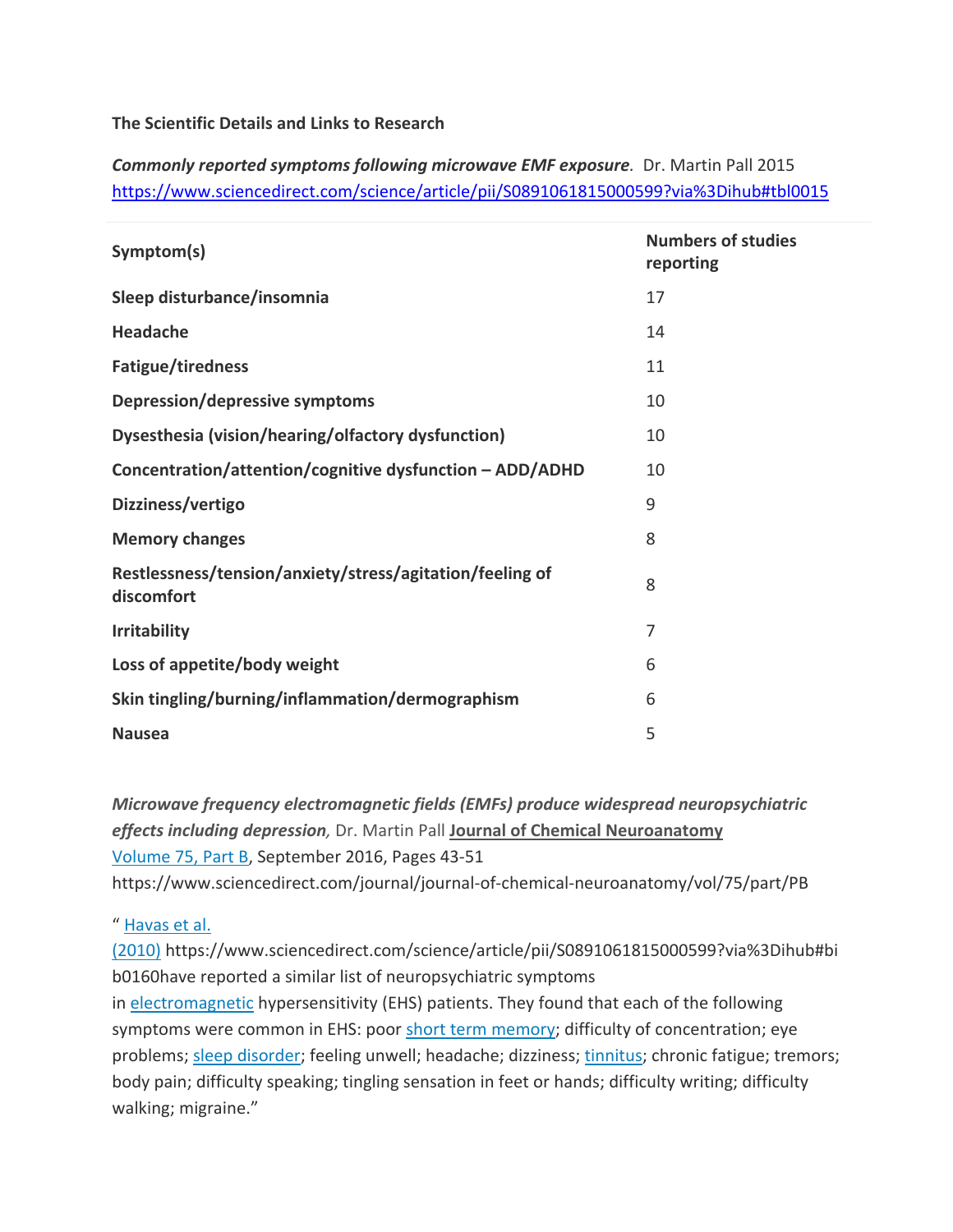## **More quotes and links to recent articles about EMF Sensitivity**

#### **Quote from Newsweek article:** *Science Says Wi‐Fi Allergies Are Fake—But People Are Still Sick*

# https://www.newsweek.com/2016/07/08/electromagnetic-hypersensitivity-wifi-allergies-474404.html

"… EHS today is in the same position as illnesses like chronic fatigue syndrome, fibromyalgia and Gulf War sickness were before being accepted by science. "For none of those diseases do you have a blood test that will allow you to diagnose definitively what is wrong. In the meanwhile, the people who have this syndrome are really abused by society," he says. "Are we going to accommodate people that have this rather unusual syndrome, or is it just up to them to find a remote place they can survive without being ill all the time?""

**The Environmental Health Trust has a** Patient Questionnaire on Electrical Sensitivity https://ehtrust.org/wp‐content/uploads/patient‐questionnaire‐ electrohypersensitivity-print-pdf-2.pdf provided by Physicians for Safe Technology https://mdsafetech.org/ for an assessment tool to understand EMF exposures.

Physicians for Safe Technology state "Widespread use of digital media and near constant exposure to wireless devices has caused increasing concern among scientists, health care professionals, psychologists, educators and the public who are now considering this is not only a public health issue but a looming public health crisis. (11,108) It appears that we are at the same point of emerging science similar to early recognition of health impacts associated with tobacco, asbestos, coal dust and lead. (119) These concerns are amplified by industry proposals for a massive expansion of wireless infrastructure and connectivity."

"We are exposed currently to 2G(phasing out), 3G and 4 G wireless telecommunications technologies. As new immersive interconnected wireless technologies are developed for 5G application, proposed new cellular antennas will proliferate on the ground and in the air, and we would see an increase in the complexity of EMR frequencies, pulsations and density which have not been shown safe for humans. Respected researchers have given us a much better understanding that this increased EMR exposure is a decisive threat to our health and the environment."

## *EUROPAEM EMF Guideline 2016 for the prevention, diagnosis and treatment of EMF‐related health problems and illnesses.*

https://www.ncbi.nlm.nih.gov/pubmed/27454111 "We recommend treating EHS clinically as part of the group of chronic multisystem illnesses (CMI), but still recognizing that the underlying cause remains the environment. In the beginning, EHS symptoms occur only occasionally, but